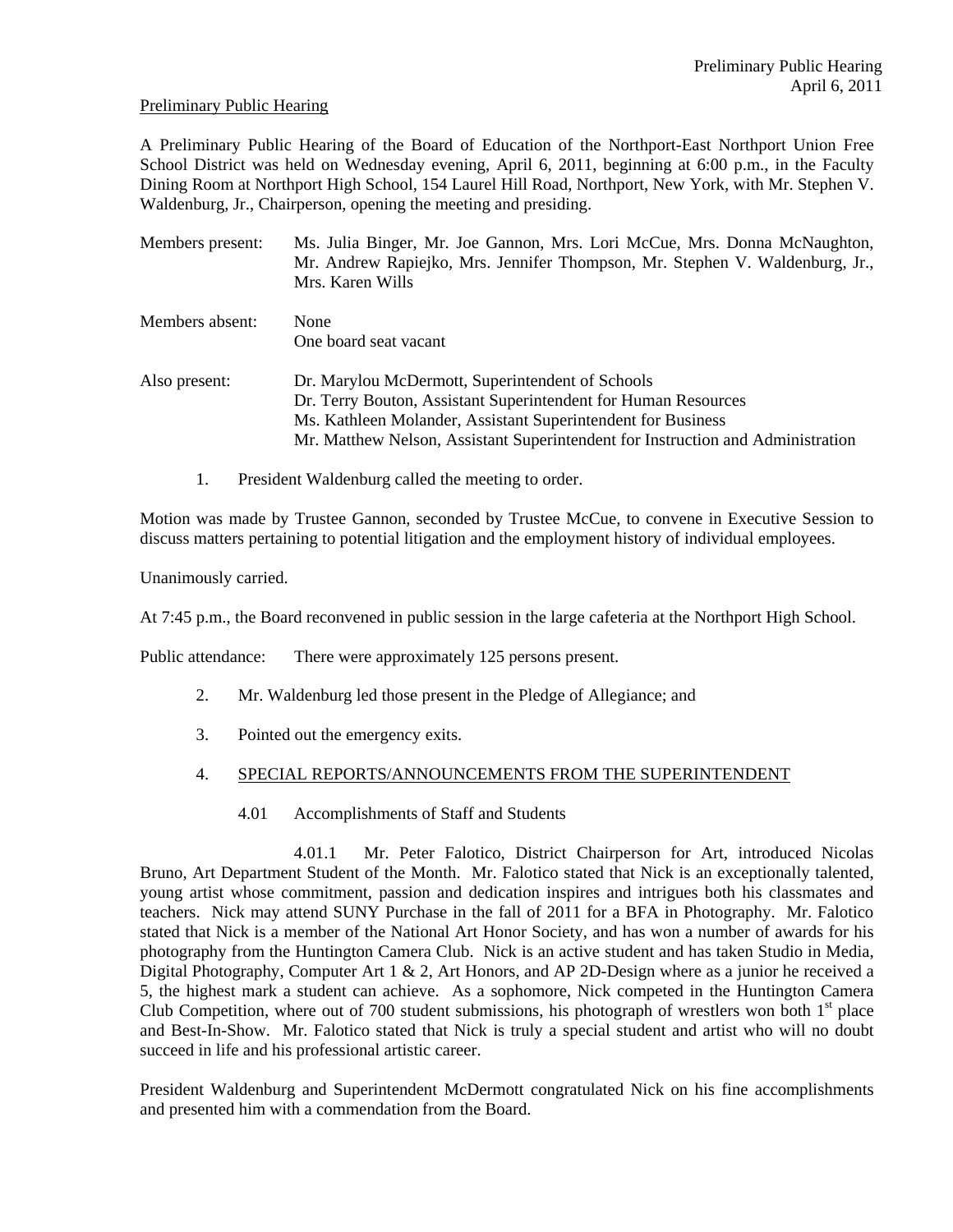4.01.2 Mr. Timothy Hoss, Northport Middle School Principal, introduced Sara Connor, recipient of the Prudential Spirit of Community Award. Mr. Hoss stated that the Prudential Spirit of Community Award is given to the top youth volunteer and Sara received a \$1,000 award, silver medallion and a trip to Washington, DC. Sara started LemonAid after Hurricane Katrina and has made donations through that to neonatal intensive care unit, American Cancer Society and has raised funds to replant fifteen trees in Northport. Mr. Hoss introduced Mr. Matt Donnino from Prudential who presented Sara with the silver medallion.

President Waldenburg and Superintendent McDermott congratulated Sara and presented her with a commendation from the Board.

# 5. BOARD AND COMMUNITY DISCUSSION OF SUPERINTENDENT'S PROPOSED 2011-2012 BUDGET

Dr. McDermott stated that there may have been some misunderstanding regarding the presentation given by Board Counsel John Gross at the last meeting. Dr. McDermott noted that the intention is to keep music programs offered to students before school intact. Dr. McDermott stated that the intention is to cap core class size at the high school at 25 students where currently the cap size is 29 weighted students. Regents class size cap will be lowered to 23. Dr. McDermott noted that even if several children in the classes were special education weighted at 1.5, that number would still be lower than a cap of 29 which is presently in place.

- 5.01 Communications to the Board relating to the budget:
	- 5.01.1 Email from Mr. Armand D'Accordo, received March 4, 2011

Mr. D'Accordo addressed the Board and stated that he understands that the reserves are a complex issue but he does not believe it is fair to taxpayers to have \$22 million in reserves.

5.01.2 Email from Mr. Albert Prisco, received March 21, 2011

Mr. Prisco addressed the Board and stated that the Board should ask for a 50% contribution to health care, not 25% and should eliminate sick days taken in a lump sum at retirement. Mr. Prisco also stated that there is no reason for the district to borrow money in anticipation of taxes.

President Waldenburg stated that the budget runs from July  $1<sup>st</sup>$  to June 30<sup>th</sup> and that the budget closes at the end of June. The money the District gets from the Town in June is for that year's budget.

|  | Public input regarding the school budget for 2011-2012 |
|--|--------------------------------------------------------|
|  |                                                        |

| Name                              | Comment                                                                                                                                                                                                                                                                                               |
|-----------------------------------|-------------------------------------------------------------------------------------------------------------------------------------------------------------------------------------------------------------------------------------------------------------------------------------------------------|
| Joe Sabia<br>Resident             | Asked the Board to take into consideration the senior citizens expenses,<br>economy and come up with a zero percent budget increase and give the<br>public a break.                                                                                                                                   |
| Steven Brown<br>Resident          | Stated that the school district is down almost 300 students in enrollment<br>but have more teachers and staff, the district should consider returning to<br>an eight period day, the budget should be at a zero percent tax increase<br>this year and subjects of no importance should be eliminated. |
| <b>Frances LaDuca</b><br>Resident | Ms. LaDuca stated that there are several ways to give salary and<br>increment raises. Ms. LaDuca stated that it is not fair to ask teachers to                                                                                                                                                        |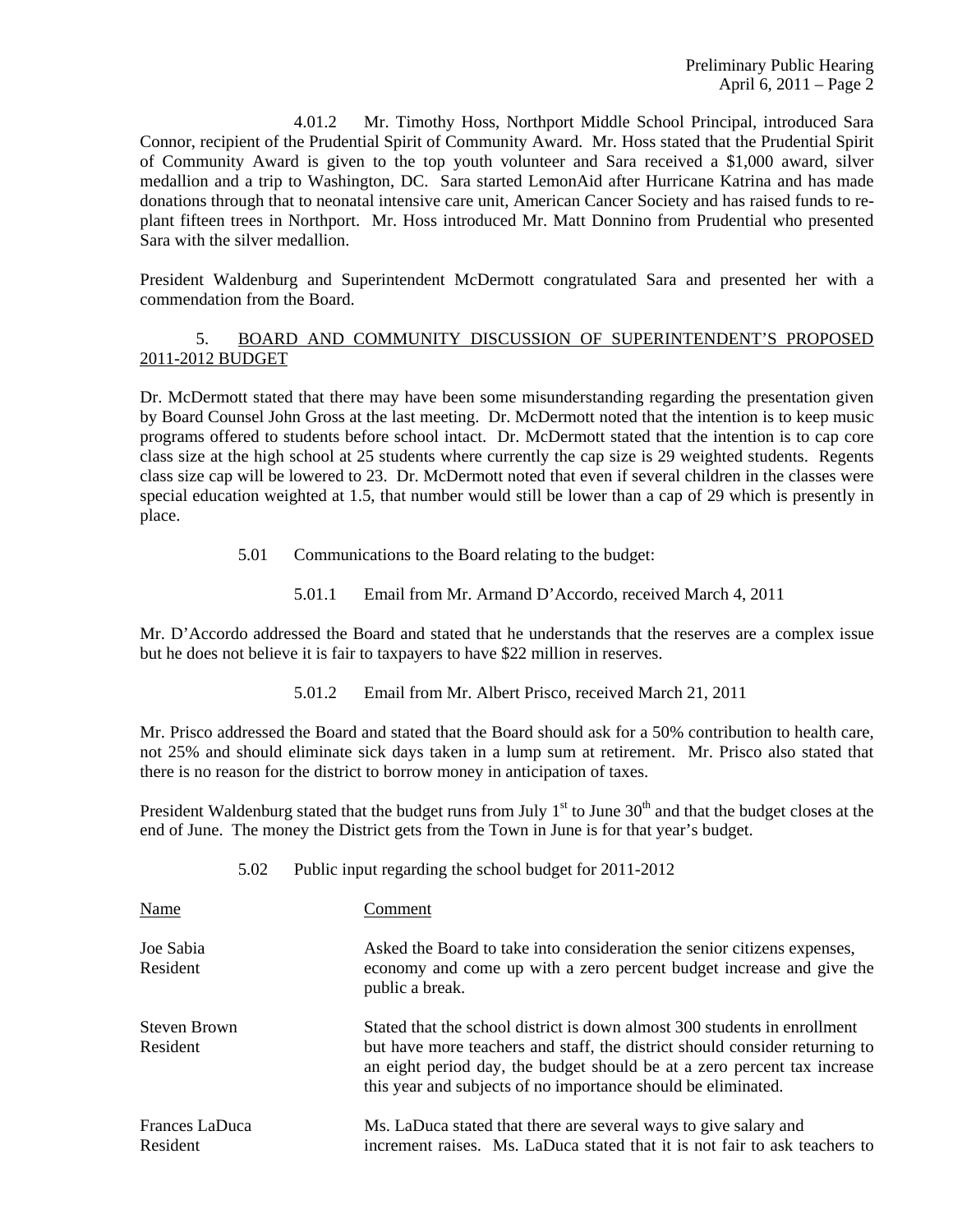|                                   | bear the entire financial burden and that teachers have had a freeze for<br>this past year and gets no discounts when it comes to paying bills.<br>Teachers live in the community and spend money in the community.          |
|-----------------------------------|------------------------------------------------------------------------------------------------------------------------------------------------------------------------------------------------------------------------------|
| John Ohlmann<br>Resident          | Stated that someone has to stand up for the community and argue that the<br>taxpayers just can't keep paying.                                                                                                                |
| Sheila Whitlow<br>Resident        | Stated that the Board should consider scaling back new spending in the<br>budget such as the technology along with the new administrative<br>positions, new technology support positions, new bus and security<br>equipment. |
| <b>Joseph Stewart</b><br>Resident | Asked how much the netbooks and SmartBoards initiative costs and over<br>how many years. Mr. Stewart asked if the teachers were surveyed to see<br>if they agree with the initiative.                                        |

Mr. Matthew Nelson, Assistant Superintendent for Instruction and Administration, stated that the first year of the contract would cost \$175,000 and \$115,000 for the next four years. Mr. Nelson stated that this is something the District is trying to do for the students.

| Armand D'Accordo | Stated that the expenditures for the communication systems were to make  |
|------------------|--------------------------------------------------------------------------|
| UTN-EN           | the Board of Education meetings paperless and asked why the District has |
|                  | a new five year lease for duplicating machines.                          |

Dr. McDermott stated that it is not a new five year lease, the District is in year three of the five year lease.

Kristen Gavin Stated that neighboring districts who have spent reserves or do not have Resident reserves are looking at 13% tax rate increases. Ms. Gavin asked if the Board could lay out the difference between the proposed budget and a contingency budget.

Ms. Kathleen Molander, Assistant Superintendent for Business, stated that the current contingent budget for the 2011-2012 school year would be a 1.92% tax rate increase. Ms. Molander noted that new equipment, non-essential maintenance and capital expenditures must be removed from the budget.

| Gene Leavy<br>Resident               | Asked what innovative changes has the Board made to reduce the cost of<br>running the school system. Mr. Leavy stated that everyone needs to give<br>including the teachers. Mr. Leavy stated that zero based budgeting is the<br>only way to look at the whole situation.                       |
|--------------------------------------|--------------------------------------------------------------------------------------------------------------------------------------------------------------------------------------------------------------------------------------------------------------------------------------------------|
| <b>Richard Anastasio</b><br>Resident | Asked why the budget seems to have a percentage of administrative costs<br>out of proportion with the other educational costs and requested the Board<br>look at the administrative costs.                                                                                                       |
| Joseph Stewart<br>Resident           | Asked if the budget were voted down would the Board go to a zero<br>increase in property tax. Mr. Stewart stated that the Board should find<br>ways to cut, not using reserves, because the District will lose money for<br>LIPA, State Aid is getting cut and the proposed 2% property tax cap. |

President Waldenburg stated that this would be a topic for the Board to debate in its roundtable session next week.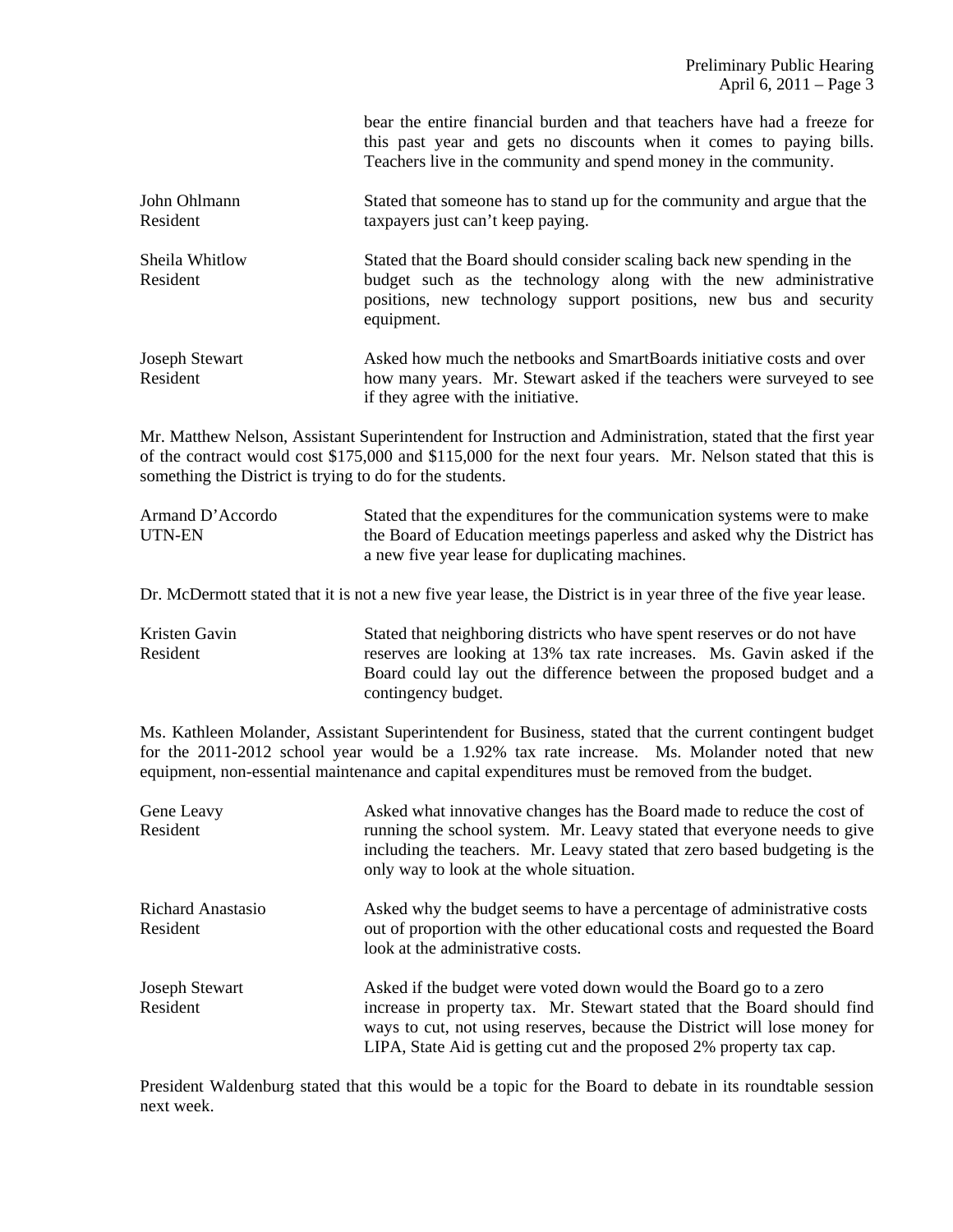| Albert Prisco<br>Resident  | Stated that the 403b should be on the table in negotiations and that the<br>403b is a benefit.                                                                                                                                  |
|----------------------------|---------------------------------------------------------------------------------------------------------------------------------------------------------------------------------------------------------------------------------|
| Armand D'Accordo<br>UTN-EN | Stated that the UTN-EN did not advocate for a pay freeze for school<br>employees, they advocated for a zero percent tax rate increase, and<br>advocated teachers offering a pay freeze as an alternative to teacher<br>layoffs. |
| Nina Dorata<br>Resident    | Asked if the assertions are correct regarding the calculation of the TAN<br>interest rate of 2.75%. Dr. Dorata also stated that certain towns and<br>counties in New York State bill for school taxes in the summer.            |

Trustee Gannon stated that Suffolk County accounts for 60% of the TAN borrowing in New York State due to the Suffolk County Law.

Tom Papell Stated that the Board needs to show the community that it is changing the Resident spending culture that exists in schools. Mr. Papell stated that SmartBoards will not make a bad teacher better and suggested saving the money on technology for a mentoring program to help improve quality of teaching in Northport.

Dr. Terry Bouton, Assistant Superintendent for Human Resources, stated that the District does have a new teacher mentoring program.

| Nina Dorata | Asked about providing reconciliation of actual spending of the \$137       |
|-------------|----------------------------------------------------------------------------|
| Resident    | million and proposed budget of \$147 million, asked about the availability |
|             | of the budget in Excel, and assessment outcome of the technology plan.     |

Mr. Matthew Nelson, Assistant Superintendent for Instruction and Administration, stated that there are models in place and instruction is not about technology, it is about practices and how did the technology improve test scores or improve a specific metric.

| Donald Longo<br>Resident | Stated that the foreseeable future is not good and asked what happens if<br>the District invests in technology but cannot afford it in the future. Mr.<br>Longo stated that before the Board invests in SmartBoards the teachers<br>can use telephones. |
|--------------------------|---------------------------------------------------------------------------------------------------------------------------------------------------------------------------------------------------------------------------------------------------------|
| Tammie Topel             | Asked for an explanation of the Governor's proposed tax cap on this                                                                                                                                                                                     |
| Resident                 | years' tax levy and next y ears budget.                                                                                                                                                                                                                 |

Ms. Molander stated that with a 2% tax levy the District would have to look very closely at cutting expenditures.

Karl Litt Asked the Board to consider the cost implications on any motion that Resident comes throughout the year such as lowering the student cap from 29 to 23 and what the cost implications are of that. Mr. Litt stated that the District needs to do more with less and that the new budget format is very hard to decipher. Mr. Litt stated that he did not see anything in the budget as far as capital projects and the District is falling behind with maintaining the facilities. Mr. Litt also stated that people are looking for a zero increase in expenditures for this year.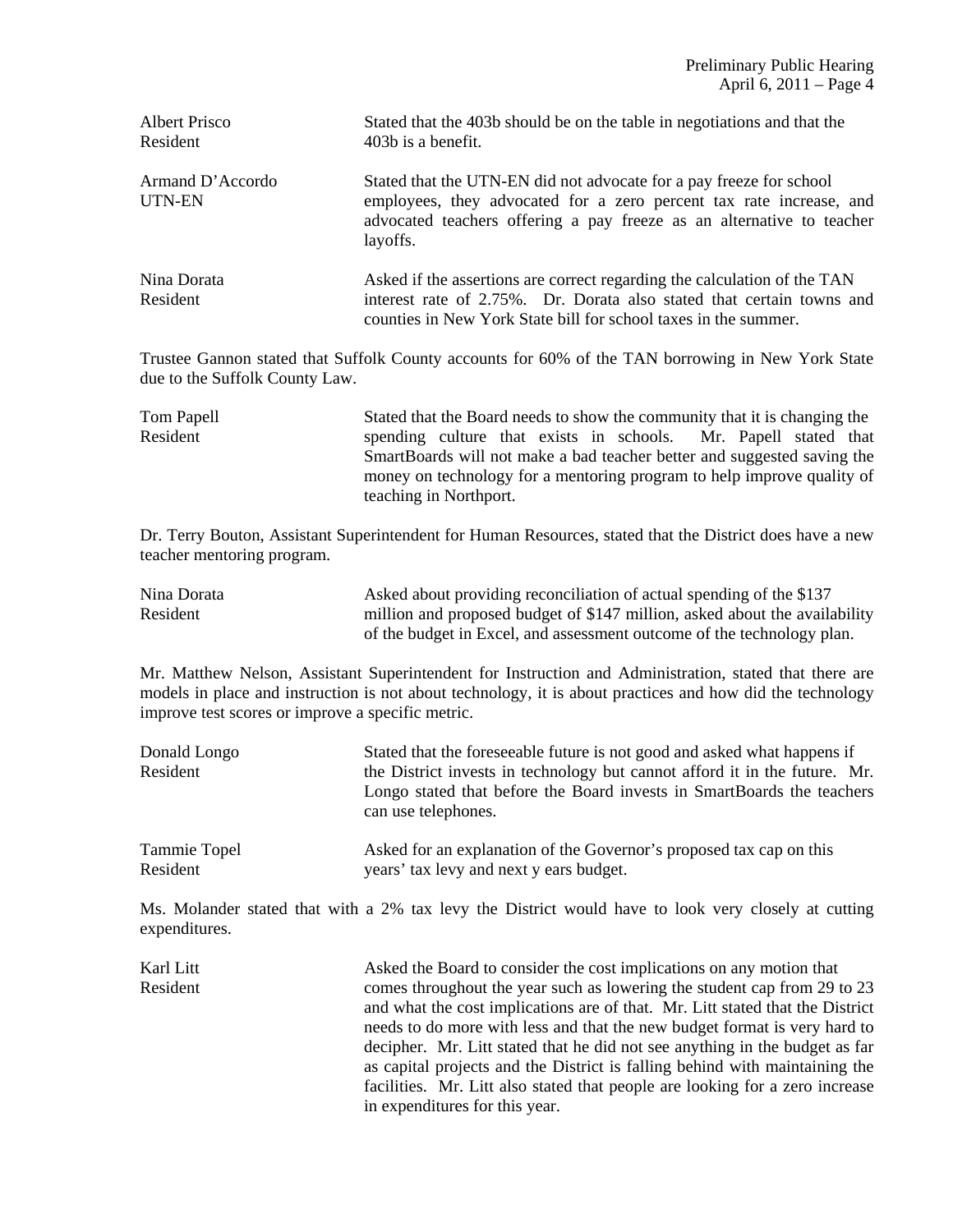Dr. McDermott stated that the Board looked at the five year plan and is considering many things that need to be addressed.

Denise Summers Mumm Stated that the Board needs to form committees such as a legislative UTN-EN committee. Ms. Mumm also asked how many new positions have been<br>put into the budget and how many retired. Ms. Mumm also put into the budget and how many retired. complimented the Board for having John Gross give his presentation at the last meeting.

Dr. Terry Bouton, Assistant Superintendent for Human Resources, stated that six people are retiring.

Dr. McDermott stated that they are still in the process of staffing and that 1.0 fte may be needed at the high school. The chairperson positions in Art and Guidance are being filled.

| <b>Clifford Spence</b><br>Resident | Stated that the economy will get a lot worse with no turn around until the<br>third quarter of 2012. Mr. Spence stated that thing like white boards and<br>field renovations should be held until things get better. |
|------------------------------------|----------------------------------------------------------------------------------------------------------------------------------------------------------------------------------------------------------------------|
| David Chinitz<br>Resident          | Stated that people are losing jobs and that the unemployment numbers are<br>not accurate, people can't afford tax increases on an annual basis and the<br>District needs to have a lower increase.                   |
| Armand D'Accordo<br>UTN-EN         | Requested the budget be provided in Excel format and suggested that a<br>student in the AOF program write a macro for it.                                                                                            |
| Frances LaDuca<br>Resident         | Stated that Northport teachers salaries in the bottom half of Suffolk<br>County and that there is a problem with poaching by other districts of<br>specialty teachers. Ms. LaDuca stated that moral is important.    |
| Nina Dorata<br>Resident            | Asked what the property tax rate increase would be in the event of a<br>contingency budget assuming that the \$3 million in reserves would be<br>used.                                                               |

Ms. Molander stated that the 1.92% included the use of reserves.

At 10:30 p.m., motion was made by Trustee Gannon, seconded by Trustee McNaughton, to extend the meeting.

Unanimously carried.

| George McGuigan<br>Resident | Stated that the District needs to look beyond the May $17th$ vote and be<br>innovative and consider combining school districts and take into<br>consideration LIPA.                                           |
|-----------------------------|---------------------------------------------------------------------------------------------------------------------------------------------------------------------------------------------------------------|
| Rob Ingraham<br>Resident    | Stated that the Board needs to put the needs of the students first and<br>foremost and urged the Board not to dig any deeper into the reserve funds<br>than already proposed.                                 |
| Lisa Dimond<br>Resident     | Stated that if the District uses reserves and then has an extreme<br>emergency in the future there wouldn't be anything left. Ms. Dimond<br>stated that the Board really needs to think about using reserves. |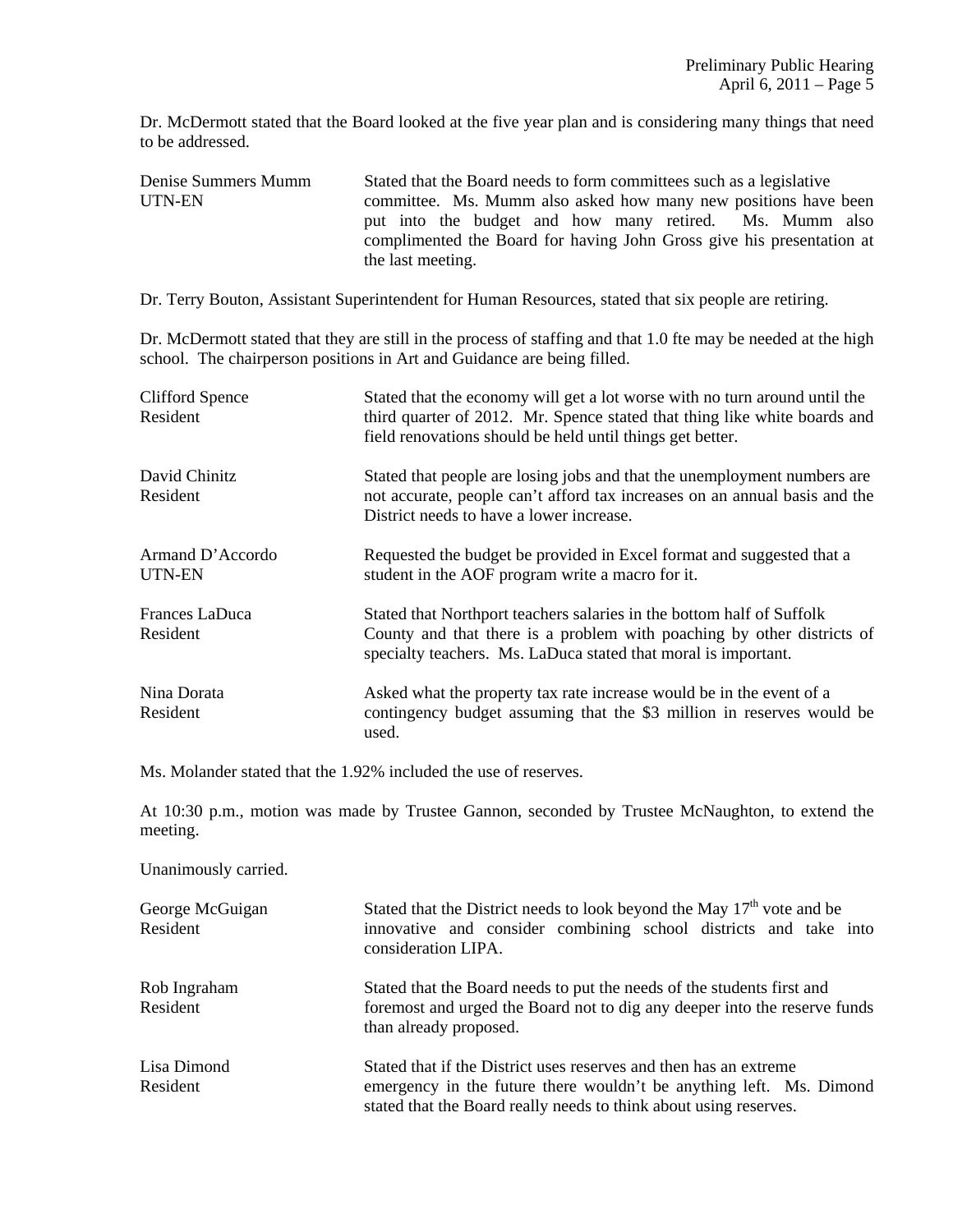| Joe Schuvart | Stated that last year a student presented about a company that would do  |
|--------------|--------------------------------------------------------------------------|
| Resident     | an energy plan that would be at zero cost to the district and asked what |
|              | happened to that presentation.                                           |

Ms. Molander stated that they are currently in the process of finalizing an RFP for an energy audit.

| Carl Litt | Asked what happens to lease purchase agreements on a contingency       |
|-----------|------------------------------------------------------------------------|
| Resident  | budget. Mr. Litt congratulated the Board on changing the 1.5 weighting |
|           | and delivering education to students properly and efficiently.         |

Ms. Molander stated that any long term lease agreement that is specified in the budget brochure makes the liable for those obligations in future years.

| Nina Dorata | Stated that she is in the midst of a research project going back six years            |
|-------------|---------------------------------------------------------------------------------------|
| Resident    | and that the District is in the $75th$ percentile as far as reserves island-wide      |
|             | and 80 <sup>th</sup> percentile for Suffolk County. Dr. Dorata stated that except for |
|             | the capital reserve fund, the District uses every bit of money interest free.         |
|             | Dr. Dorata stated that the Board has to cut the budget and may have to go             |
|             | slower on other initiatives.                                                          |

Motion was made by Trustee Wills, seconded by Trustee Thompson, to approve all items under 6.01 and 6.02, including Supplemental 6.01.1 (Schedule A #27-28), and Supplemental 6.01.3 (Schedule B #2)

#### 6. SUPERINTENDENT'S REPORT, GENERAL - FOR BOARD ACTION

 6.01 Personnel Schedules, each dated April 6, 2011, and each attached and made part of the official minutes:

- 6.01.1 Schedule A Certified Staff
- 6.01.2 Schedule C Salary Transfers
- 6.01.3 Schedule B Non-Instructional Staff
- 6.01.4 Schedule D Extra Pay
- 6.02 Receiving for a second reading and adopting the following policy:

 6.02.1 Policy #3301 – Substantive Changes in District Administrative Regulations or Procedures

Vote on Trustee Wills' motion to approve all items under 6.01 and 6.02, including Supplemental 6.01.1 (Schedule A #27-28), and Supplemental 6.01.3 (Schedule B #2) was unanimously carried.

 6.03 Motion was made by Trustee Wills, seconded by Trustee McNaughton, to approve a Stipulation of Settlement between Employee A, employed by the Northport-East Northport Union Free School District, and Dr. Marylou McDermott, Superintendent of Schools of the Northport-East Northport Union Free School District

Unanimously carried.

 6.04 Motion was made by Trustee Wills, seconded by Trustee McNaughton, to approve a Stipulation of Settlement between Employee B, employed by the Northport-East Northport Union Free School District, and Dr. Marylou McDermott, Superintendent of Schools of the Northport-East Northport Union Free School District